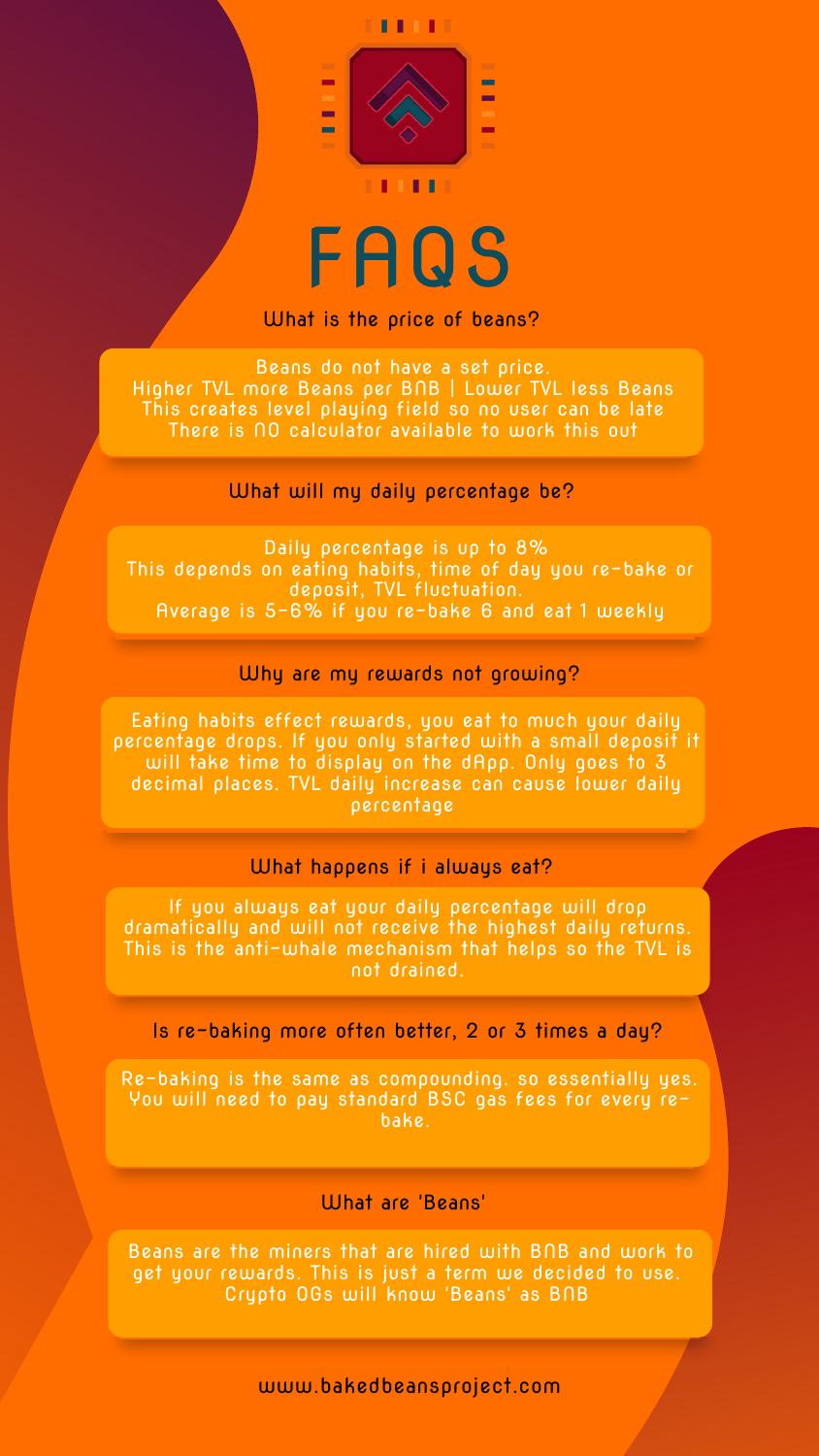

## FAQS

www.bakedbeansproject.com

### Can I get my initial back?

Baked Beans miner is a locked rewards pool, so no. You get your initial back over time through the my rewards section of the dApp

How come my referalls aren't showing | Where are they?

### What are the fees?

Your referrals show up in the 'My Rewards' Section of the miner dApp. Referalls are 12% of the 3% dev fee 1 BNB deposit equals .0036 BNB

### Do Beans amount decrease when you eat?

There is 3% dev fee taken upon ALL deposits and withdraw from Baked Beans Miner. Standard BSC network gas fees are required for EVERY transaction made deposits, withdraws and re-bakes! Common issue when re-baking is no gas fees!

No, the 'Beans' amount will not change. If you make a new deposit or re-bake the amnount will increase but not when you eat (take rewards).

The 'Beans' are less efficient over time if you eat to much

### Is this sustainable?

### What is the best strategy?

Yes, as long as there is TVL in the contract then there will always be rewards. The hungry people who eat to much get punished and get lower and lower rewards. It will last a long time the higher the TVL is

We recommend the tried and tested method as in it is written in the contract. Re-bake 6 days and eat 1 day a week. It will compound your investment and recieve your initial back in 6-8 weeks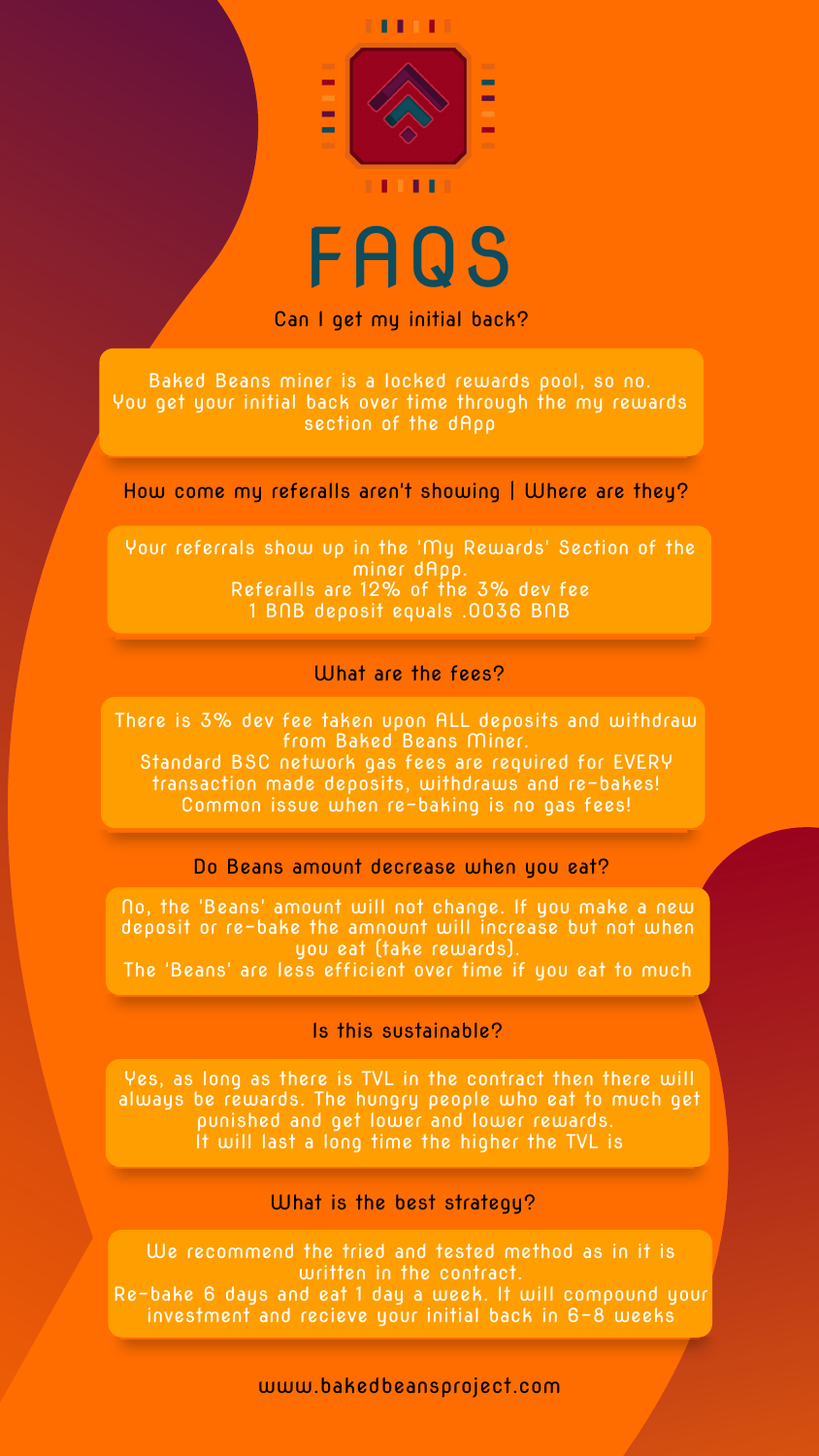

# FAQS

www.bakedbeansproject.com

### What prevents the devs from rugging?

How come my referalls aren't showing | Where are they?

The contract is immutable. Therefore cannot be changed or altered in any way shape or form. It is audited and verified. You can view this on bscscan.com and the audit it is found on the website

### Is it to late to invest?

Your referrals show up in the 'My Rewards' Section of the miner dApp. Referalls are 12% of the 3% dev fee 1 BNB deposit equals .036 BNB

### Can contract functions be added?

No, the contract is written to provide a optimal entry for any and all users, new or old. This is the reason the beans per BNB amount changes frequently with TVL fluctuation to provide an even playing field for any new user coming to Baked Beans and not giving the first user/s a headstart

No, the contract is immutable and cannot be changed. The contract works perfectly well as it is. No wallets can be blacklisted, no forcing people to re-bake 6 days and eat 1 day a week. Nothing can be changed

### Does it have am anti whale mechanism?

### What is the minimum deposit?

The contract has an in-built anti-whale mechanism. This works as follows; User 1 re-bakes 6:1 gets highest daily percentage in that 24 hour period. User 2 does 5:2 gets a lower percentage. User 3 does 4:3 gets lower percentage again. This happens all the way until the user who eats continually rewards will drop to 0.5% per 24 hour period. This is to prevent 1 user draining the TVL, creating sustainability

The minimum new deposit into the miner .01 BNB. If there are rewards in the "My Rewards" section and you make a new deposit both the new deposit and rewards are transferred into Beans